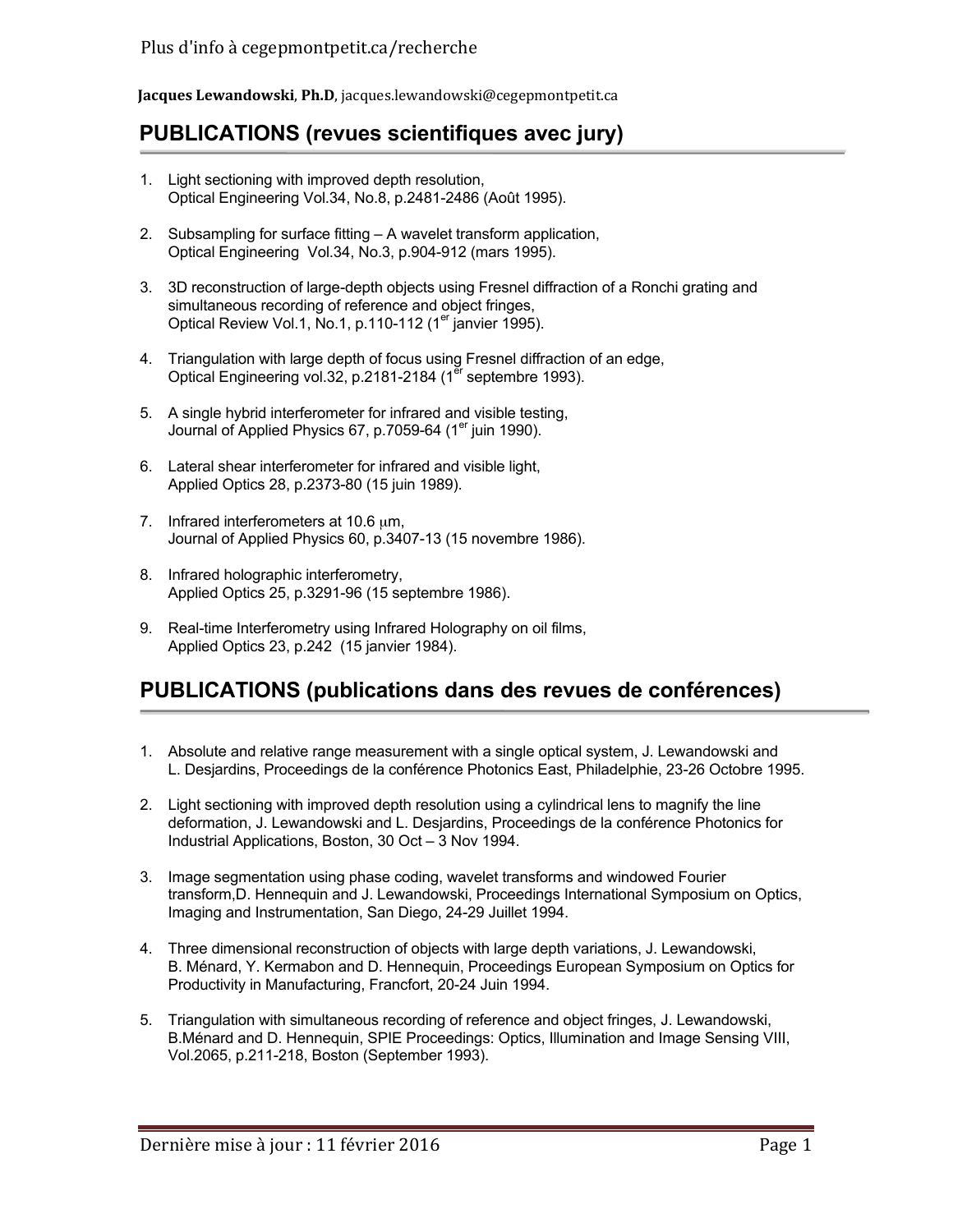#### **PUBLICATIONS (revues de conférences) – suite**

- 6. Behaviour of a Thin Liquid Film under Thermal Stimulation: Theory and Applications to Infrared Interferometry, F. Ledoyen, J. Lewandowski and M. Cormier, SPIE Proceedins Holographic Optics III: Principles and Applications, Vol.1507, p.328-338, La Haye (Mars 1991).
- 7. Michelson interferometer for infrared and visible testing, J. Lewandowski, SPIE Proceedings: Interferometry '89, Vol.1121, p.523-31, Varsovie (Mai 1989).
- 8. Lateral shearing interferometry at 10  $\mu$  m, J. Lewandowski, B. Mongeau, M. Cormier, F. Ledoyen and J. Lapierre, SPIE Proceedings: Holographic Optics, Design and Applications, Vol.883, p.120-25, Los Angelès (Janvier 1988).
- 9. Behaviour of a Thin Oil Film Irradiated with 10.6 um Infrared Beam, F. Ledoyen, P. Bouchard, B. Mongeau, J. Lewandowski and M. Cormier, SPIE Proceedings: Holographic Optics, Design and Applications, Vol.883, p.114-19, Los Angelès (Janvier 1988).
- 10. Infrared Shearing interferometry at 10 µm, J. Lewandowski, B. Mongeau, F. Ledoyen and M. Cormier, Proceedings Image Detection and Quality, Paris, p.307-310 (16-18 Juillet 1986).
- 11. Infrared holographic interferometry, M. Cormier, J. Lewandowski, B. Mongeau and F.Ledoyen, Proceedings Topical meeting on Holography, Hawaii, p.9-11 (31 Mars 1986).

### **CONFÉRENCES ET COMMUNICATIONS (avec jury d'acceptation)**

- 1. Depth penetration in composites using pulsed thermography: the influence of pulse energy, Jacques Lewandowski, Clemente Ibarra-Castanedo, Xavier Maldague and Benoit Masson, AERO 2015, Montréal, 19-21 Mai 2015.
- 2. Comparaison de techniques CND émergentes sur des pièces aéronautiques en matériaux composites, M. Georges, C. Thizy, J. Lewandowski(1), L. Scheed(1), L. Mouret(1), R. Dubé(1), P. Venegas(2), I. Jorge(2), I. Lopez(2) Ph. Demy(3) Mesures et techniques optiques pour l'industrie, Orléans 2013.
- 3. Comparison of three NDT techniques for the inspection of aeronautic composite structures, R. Dubé1\*, L. Scheed1, J. Lewandowski1, L. Mouret1, M.P. Georges2, The 19e conference on composite materials, Montréal 2013.
- 4. Absolute and relative range measurement with a single optical system, J. Lewandowski and L. Desjardins, Conférence Photonics East, Philadelphie, 23-26 Octobre 1995.
- 5. Light sectioning with improved depth resolution using a cylindrical lens to magnify the line deformation, J. Lewandowski and L. Desjardins, Conférence Photonics for Industrial Applications, Boston, 30 Oct-3 Nov 1994.
- 6. Image segmentation using phase coding, wavelet transforms and windowed Fourier transform, D. Hennequin and J. Lewandowski, International Symposium on Optics, Imaging and Instrumentation, San Diego, 24-29 Juillet 1994.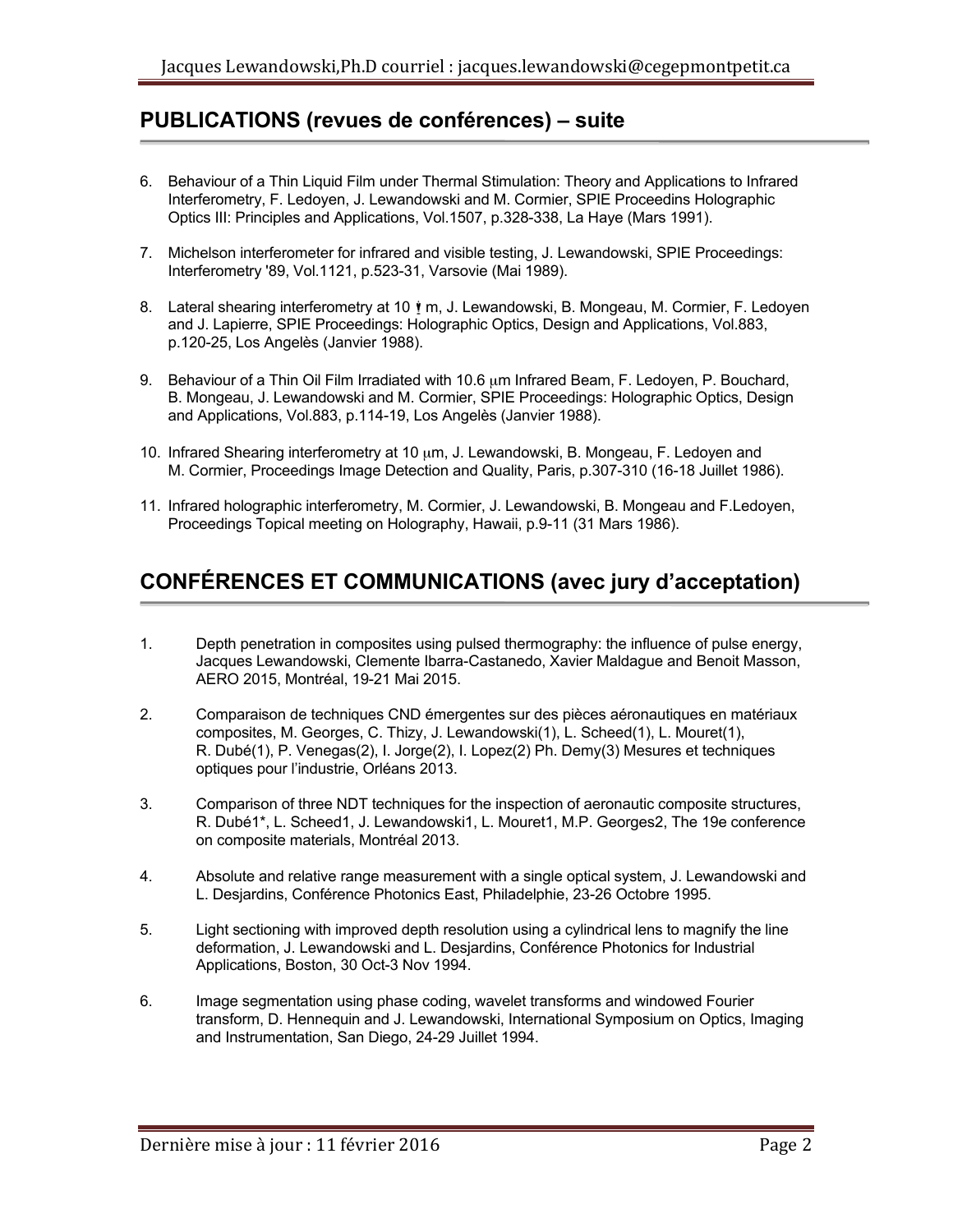# **CONFÉRENCES ET COMMUNICATIONS (avec jury d'acceptation) – suite**

- 7. Three dimensional reconstruction of objects with large depth variations, J. Lewandowski, B. Ménard, Y. Kermabon and D. Hennequin, European Symposium on Optics for Productivity in Manufacturing, Francfort, 20-24 Juin 1994.
- 8. Moiré Mask projection for 3D reconstruction of objects with large depth variations, J. Lewandowski, P. Jeanson and D. Hennequin, Conference Fontiers in Information Optics, International Commission for Optics, Kyoto, Japon, 4-8 Avril 1994.
- 9. Triangulation with simultaneous recording of reference and object fringes, J. Lewandowski, B. Ménard and D. Hennequin, Conference SPIE Optics, Illumination and Image Sensing VIII, Boston, Septembre 1993.
- 10. New technologies in active optical remote sensing of condensed environmental targets, A. Dudelzak and J. Lewandowski, 16e Symposium canadien sur la Télédétection, Sherbrooke, 7-10 Juin 1993.
- 11. Un système simple de reconstruction d'objets en 3D, B. Ménard, J. Lewandowski et D. Hennequin, Congrès de l'ACFAS, Rimouski, Mai 1993.
- 12. Behaviour of a Thin Liquid Film under Thermal Stimulation: Theory and Applications to Infrared Interferometry, F. Ledoyen, J. Lewandowski and M. Cormier, Conférence SPIE Holographic Optics III: Principles and Applications, La Haye, Mars 1991.
- 13. Analyse optique Infrarouge, J. Lewandowski, Congrès de l'ACP, Montréal, 1990.
- 14. Michelson interferometer for infrared and visible testing, J. Lewandowski, Congrès Interferometry '89, Varsovie, Mai 1989.
- 15. Lateral shearing interferometry at 10 µm, J. Lewandowski, B. Mongeau, M. Cormier, F. Ledoyen and J. Lapierre,Meeting on Optoelectronics, Los Angelès, Janvier 1988.
- 16. Behaviour of a Thin Oil Film Irradiated with 10.6 µm Infrared Beams, F. Ledoyen, P. Bouchard, B. Mongeau, J. Lewandowski, D. Hennequin and M. Cormier, SPIE Meeting on Optoelectronics, Los Angelès, Janvier 1988.
- 17. Infrared Shearing interferometry at 10 µm, J. Lewandowski, B. Mongeau, F. Ledoyen and M. Cormier, Congrès de l'Association nationale de la Recherche Technique, Paris, 16-18 Juillet 1986
- 18. Infrared Interferometers at 10 µm, J. Lewandowski, B. Mongeau, M. Cormier and J. Lapierre, Congress of the Society of Photo-optical Engineers, Québec, Juin 1986.
- 19. Infrared holographic interferometry, M. Cormier, J. Lewandowski, B. Mongeau and F. Ledoyen, Topical Meeting on Holography, Hawaï, 31 Mars - 2 Avril 1986.
- 20. Interféromètre Michelson infrarouge, J. Lewandowski, B. Mongeau, M. Cormier et J. Lapierre, Congrès de l'association canadienne des physiciens, Frédéricton, 24-26 Juin 1985.